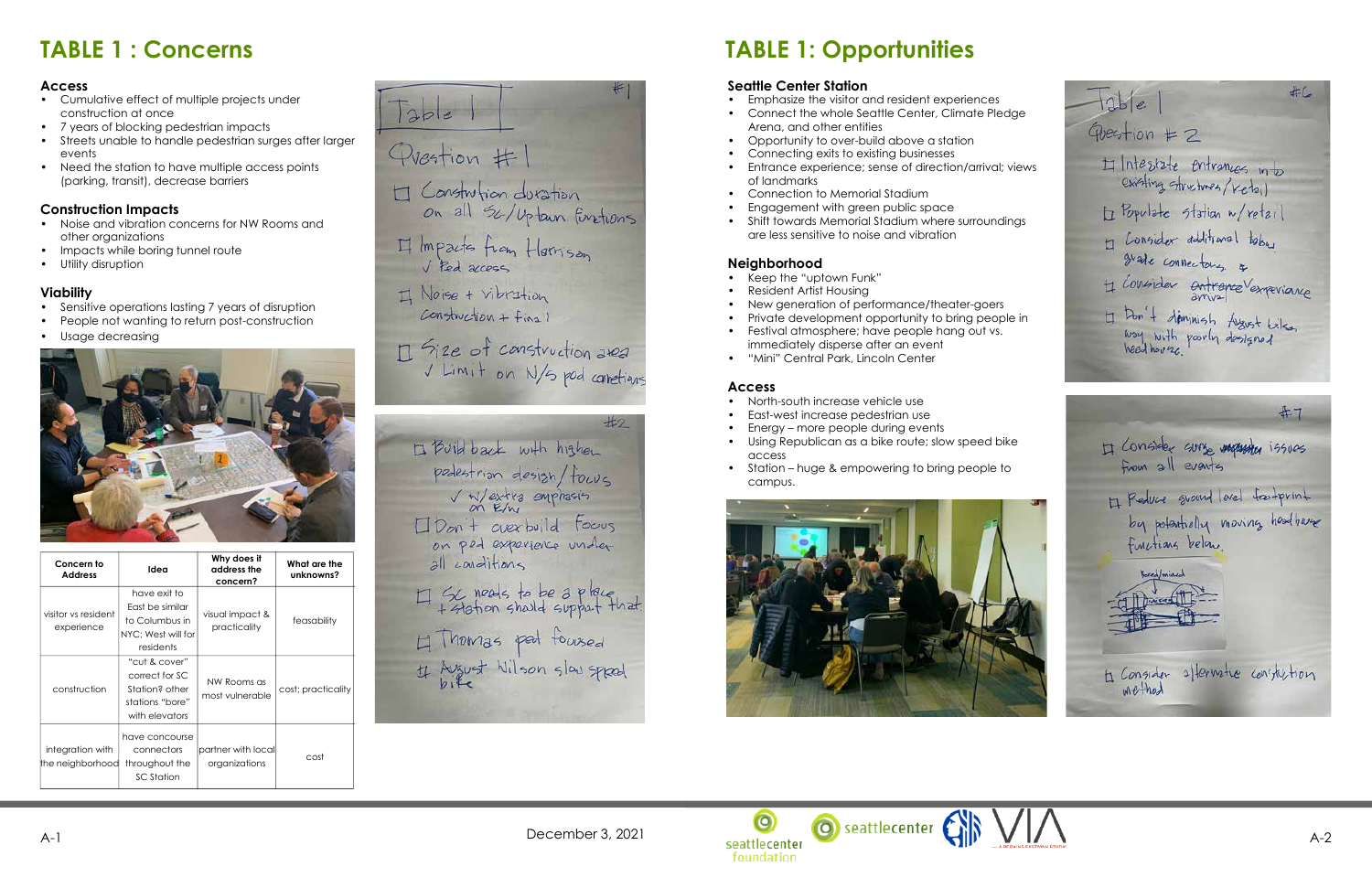

# **TABLE 2: Opportunities**

### **Station / Neighborhood**

- Most active center on the line; people spending time under non-event circumstances; new possibilities for using TOD opportunities
- Above station use
- Studio space and affordable housing for artists
- Pull and nudge the station- flipping headhouse to activate other side of the street; full exploration of all options
- Re-evaluate entire NW Corridor (if we have to leave, what are we coming back to?)
- Working with Sound Transit on a larger footprint of work
- Repurposing and reconfiguring the space planning for increased density in future years

### **Communication & Cooperation**

- Coordination with all tenants
- Recognizing effect of every step of the process; safe and accessible development and wayfinding
- Resident organizations being active in planning, construction, and timelines
- Celebrate displacement rather than consolation prize
- Set narrative to be about outcome rather than impact

### **Accessibility**

- Preserve multi-modalism
- Work with simultaneous stadium redevelopment street closures
- Evaluate entry options
- Wayfinding and clear alternate routes, summers ideal for heaviest impact
- Work with Thomas side of CPA (maintain those relationships as street parking is lost during construction)
- Increased accessibility, and openness for people who don't go downtown due to driving and bus difficulties
- Greater ease of travel for children and families
- West of neighborhood becomes more open and accessible to larger region

# **TABLE 2: Concerns**

### **Accessibility**

- Loading zones for residents shutdown
- Entries getting blocked during construction
- Accesibility and relocation during construction
- Losing access to parking garages
- Festival foot traffic considered when sizing station box (Seattle Center tracks foot traffic data)

### **Neighborhood**

- Losing outdoor space currently used for performances
- Interruptions to theatre and festival season
- Losing World's Fair tree
- Station molding into park rather than impose
- Existing impact from arena (structural, business viability)

### **Communication & Cooperation**

- Forming a dialogue around DEIS content
- Understanding street requirements
- Employee parking at a different area and shuttling in
- Landmark buildings restrict station placement
- Transparent and/or inflated construction schedules
- Communication around construction staging space

#### **Viability**

- Support for businesses, they are integral to the culture of Seattle and cannot be lost
- Funding from city to keep non-profit arts running successfully
- Marketing funds of partial relocation for single events

Realistic time schedule Hampson Support for depeted endot Maximizing opportunities in the 1 servicing Community & building impacts & accessibility

Team 2

 $Tcan$   $17$ they one very informed tobre

Organizations burg given some type<br>of assistance-financial, relocation, program changes

Improving & rainagining treatment of corridor<br>as a result of impacts... Finding opportunities to ceptrate & advancement in the community

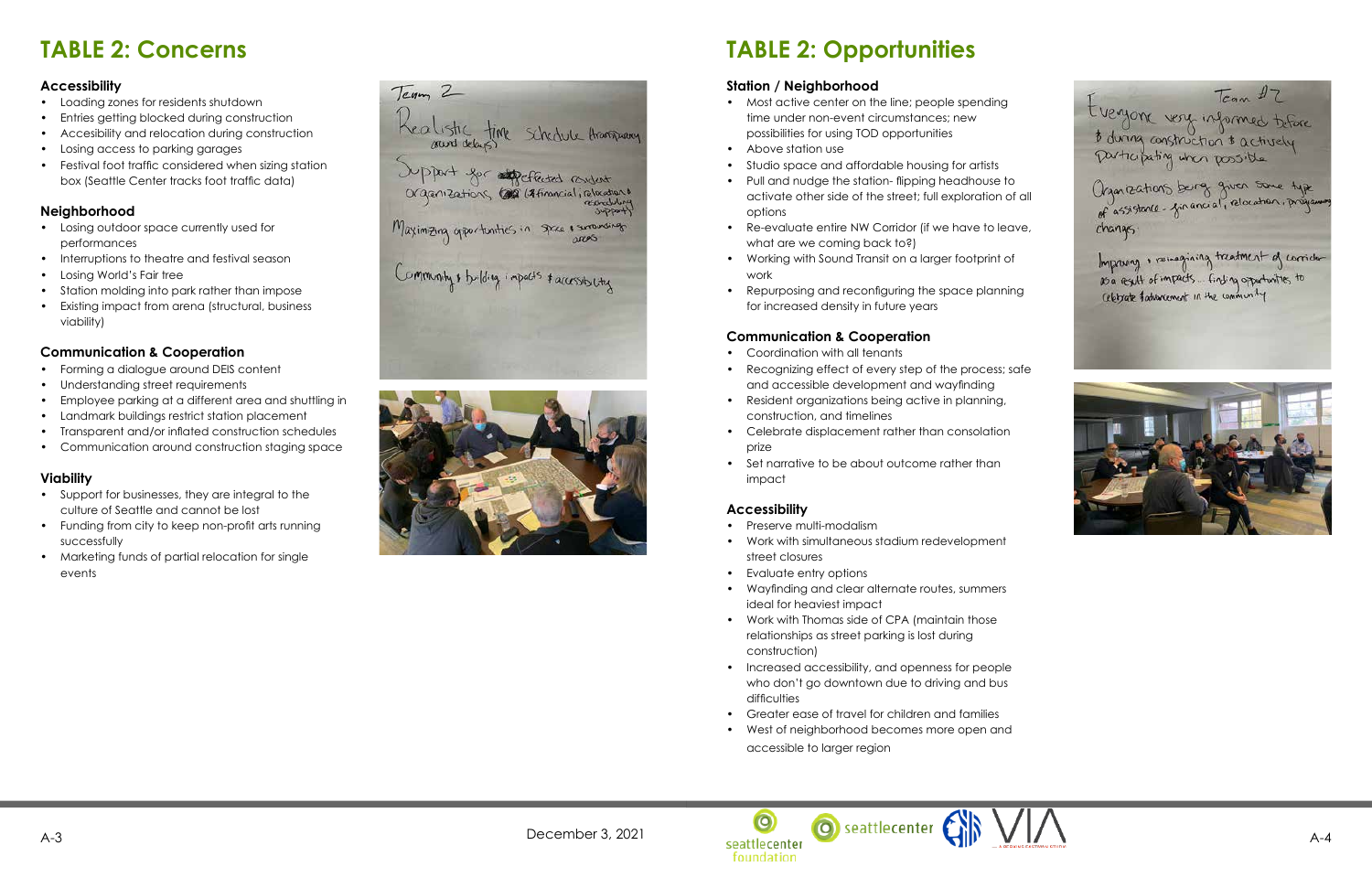

# **TABLE 3: Opportunities**

#### **Designated 24/7 Point of Contact for Construction**

- A single, designated, 24 hour accessible human is critical for residence orgs and neighbors during construction (sim to the Arena).
- Neighborhood outreach and care needs to be as good or better than the Arena construction process.

### **Shift Station Box**

- Mitigate impact and maintain existing cultural core
- Shift Station Box East
	- Pros: access at both sides of the Seattle Center campus, could be partnered with redevelopment of the Memorial Stadium site, avoids roadway access impacts
	- Cons: shifts the division of the cultural entities to the east (McCaw Hall, PNB, Classical KING FM, etc.) requires coordination with the Memorial Stadium project
- Shift Station Box West
	- Pros: Keeps the cultural core solid, resident orgs with more minimal impacts, moves the crush loads from the Arena further out
	- Cons: Shifts the entry from Seattle Center core to the neighborhood, wayfinding, etc. could be harder.

### **East Headhouse Location Assessment**

- Part of redevelopment of Seattle Rep
- Creation of new campus entry
- Consider Bored Tunnel Station

# **TABLE 3: Concerns**

### **Length of Construction**

• Can resident organizations survive the long construction timeline?

### **Maintain and Enhance Performance Arts Core**

- This particular part of the campus is a performing/ recording/video arts core. That cultural center needs to retain an identity and access during construction.
- Avoid undermining structural integrity of NW Rooms
- Noise/Vibration must be mitigated short and long term

### **Design for All Users**

• Families, visitors, residents, resident organization patrons and employees



ACOMMUNICATION CUNSTRUCTION & MULT, MODAL A CRUSHLUAD MONT & PROJET ALIGN KTS SITE MEMORIAL



1 SHIFT BOX EAST/WEIT 1) RELOCATE EAST ENTRANCE BLOCK FOR WEST IREDEVELOPMENT WITH DEP POR STATION HEADHOUSE) 3) RELOCATE NW ROOMS ORGS. -KOTS, EPIPTY LOT ACCEDER FROM mopep, other Neichelence of (4) SPECIAL ATTENTION AT THE TRACK TO MITICATE LONG TERM VIBEATION

**IMPACTS** 

SHIFT BOX EAST + MAINTAIN ACCESSTO NW ROOMS ESTABLISHED TENANTS X CUTS OFF OTHER DRES  $XR18k$ TAKE NWROOMS #OR<br>STATOIN -REDEV. REDWATS STEFOR OTHER DRGS -LONG TORM VIBAATION DAMPENTRS @ TAACH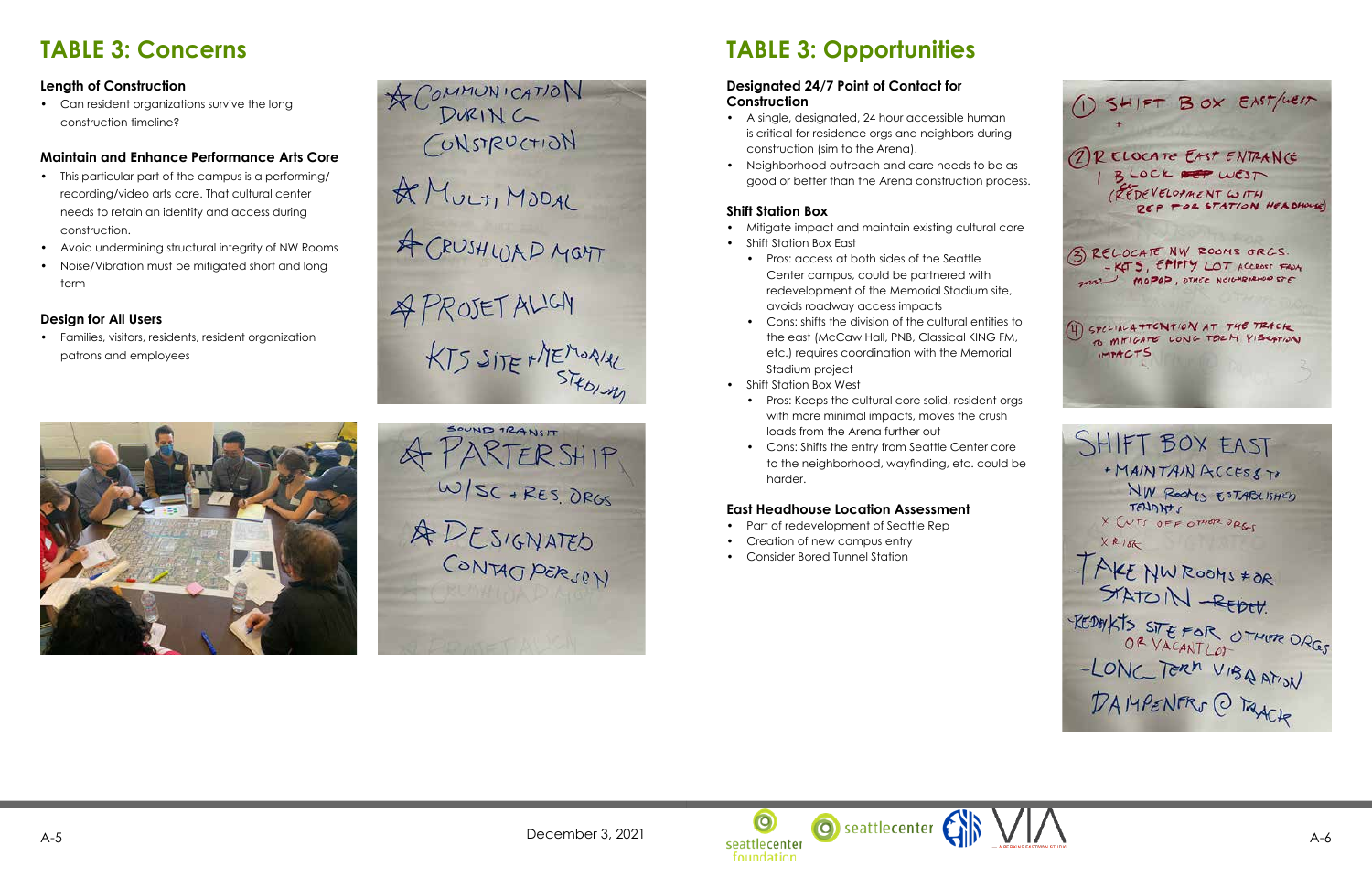

# **TABLE 4: Opportunities**

### **Accessibility**

- Safety and accessibility for families who visit SC during the day and on a regular basis.
- Location shouldn't be inaccessible for the neighborhood but should also be not as disruptive to the campus.
- Clear signage around campus for wayfinding.
- A new "plan your visit" system that Seattle Center and campus organizations all promote.

### **Station**

- Station should be operational 24/7 or close to it with frequent service for people visiting the campus and those who live and work in the neighborhood.
- Station makes Seattle Center the heart of the City again.
- Sustainability features should be included, solar panels, bioswales, etc.
- Develop and architecturally significate building that could house the following:
	- Transit station
	- Seattle Rep theaters
	- Office or performance space for organizations not represented on campus (BIPOC, new orgs, etc.)
	- Affordable housing partnership with the office of housing.



### **Campus Planning**

- Idea to shift station locations to the east or west to avoid being located in an area that has the potential for a lot of conflict with resident orgs.
- Could there be more than two entry points?
- Move station to be in the slope between Memorial Stadium and International Fountain, or another place near memorial stadium
- Keep station in the same place and explore opportunity to redevelop Seattle Rep building
- Should integrate the station into a building rather than building a new station entrance building that doesn't meld with the campus.
- Coordinate the Memorial Stadium construction with the light rail construction
- Update the Seattle Center master plan.
- Demo NW Rooms or site the station in the NW Rooms.
- Maintenance is a concern, ensure there is enough budget to keep up maintenance for the site
- Keep operations in the background, make sure maintenance and operations don't interfere with the functioning of the campus
- Security and who will oversee security
- Noise and vibration impacting operations

### **Arts & Culture**

- Engage artists to create a station that reflects the campus. Could be mixed media and multiple installations
- Station should reflect the arts, culture, and design of Seattle Center
- Consider the history of the site particularly the importance of the site to native people; tell the story of the site and include tribal presence on campus.
- Consider negotiating leases with organizations to help mitigate the damage they might face from construction and loss of revenue.



# **TABLE 4: Concerns**

### **Accessibility**

- Construction will cause the campus to be less accessible to visitors and cause confusion and frustration
- Flow of people to both entrances during large events should be planned so there isn't conflict or too much crowding
- Traffic impacts during construction that will make it harder for people to come to events or visit campus.

### **Maintenance & Operations**

### **Viability**

- Concern that families won't visit the campus during construction due to the hassle of construction
- Concern that construction impacts and rent increases will make it hard for organizations to survive
- Need for there to be a big marketing push to tell people campus is still open and clear instructions on how to get to Seattle Center and avoid closures
- Concern that these impacts may disproportionally impact people over 60 who come to the theater, opera, and ballet
- Concern that Seattle Rep will not be able to survive in their current location which could impact the greater theater community
- Concern that the station is trying to do too many things: serve the campus and the neighborhood

### **Construction Planning**

- Construction footprint having spillover and not being clearly defined.
- Trucking routes, primarily for excavation. Try to ensure trucks wont drive through campus and further stress the Campus's infrastructure.
- Seattle Center and Sound Transit to come up with a clear communications plans for the organizations on campus and visitors.

## $C$ HALLENGES ->  $O$ 88027UNITIES

ACTIVATE ADERS OF CAMPUS THAT ARE WACTUE

 $\circ$ 

- COORDINATE CONSTRUCTION W/ MEMORIAL STADING
- STATION ENTRY ON CAMPUS CAN INVITE THE NEIGHBORHOOD N
- MORE THAN 2 EUTHES. 2-3 BLOCKS COMENTABLE WALK
- HUSILA STADIUM GOOD LOCATION TO HANDLE "SURCE" ALD DM 20 DM THARRIC
- CALLORADS MUSEUM AREDS WE MEETS DIFFICULTING
- MACK EVE MUB KIDS
- LARK FAR IN STATIONS TO LARSMARKS ON CAMPLE
- ACCESS TO BALLET 100000 FROM N(MOKLOR)
- I STANDAL BUTHEY BENN THE STANDAL
- Co-DEVELUMENT OF RED W/ST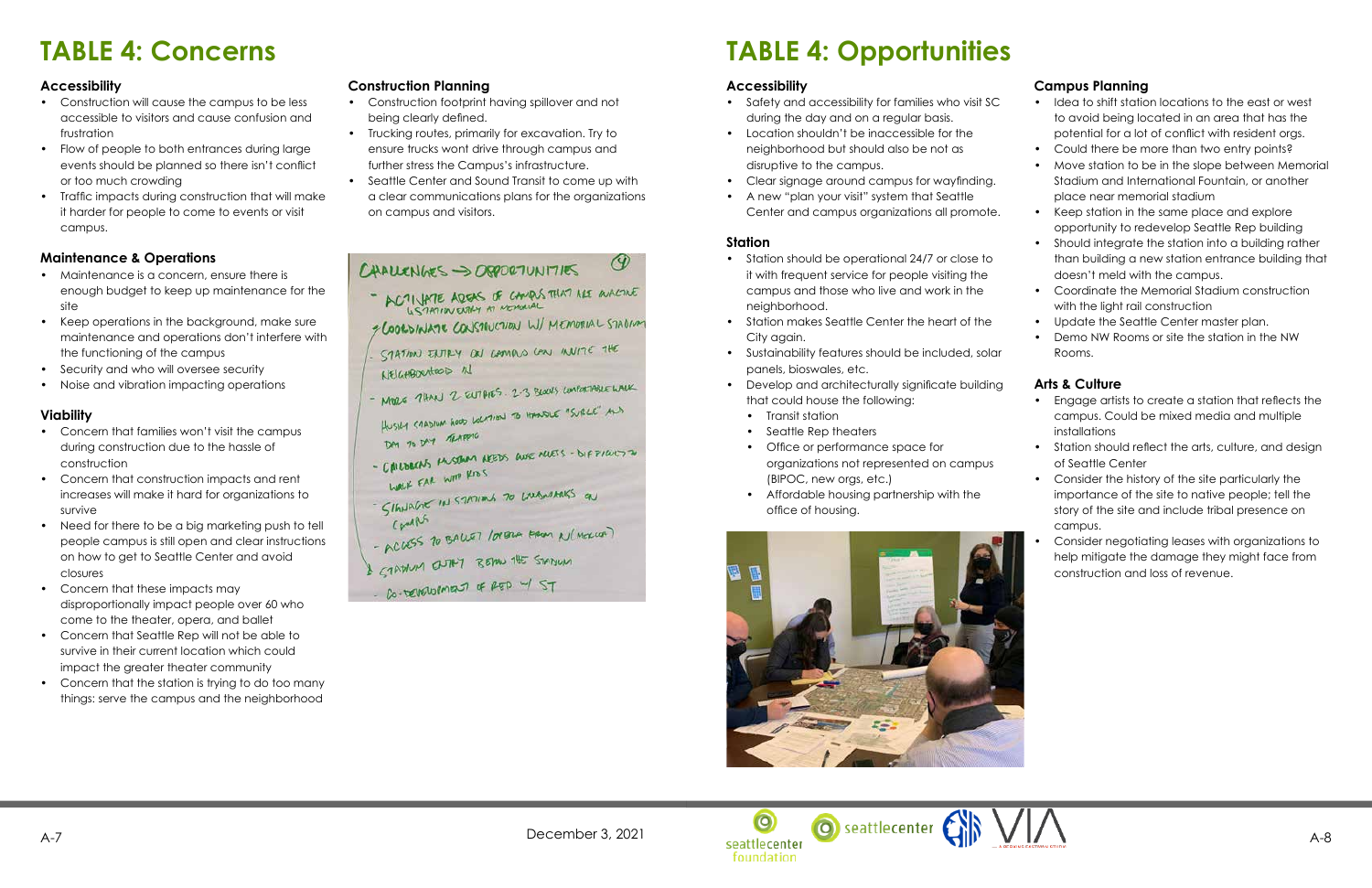

# **TABLE 5: Concerns**

- Making FA to SC free
- 
- Incentive people to use CRT<br>• Big tourist/event draw free fares make it more friendly
- Safe, open accessible
- Any time of day feels safe, particularly for families/ kids
- Well lit; daylight temp

### **User Experience**

- Resident org in close proximity thrive and prosper throughout construction
- Mitigation money
- Cooperative spirit between city, state, SC, and resident orgs
- PR for resident organizations before, during, and after construction
- Support in advertising or capital improvements if needed
- Sustainability of organizations
- Cascade Media (east of Opera) leaving- relocate affected orgs there
- Construction methodologies that don't impact small orgs (Veva, SFF, etc)
- Relocation of Seattle Rep (may be willing)

#### **Resident organizations**

- Move station a block to the west
- Move station west and create a tree-lined, -- plaza on Republican; further from space needle and MoPOP
- Faster construction
- Construction staging off campus; e.g. lot north of Seattle Rep
- Mercer Ave alternative would be better for resident orgs
- Apartments above station
- New parking structure

### **Station Construction**

### **Community and Culture**

- Community building
- Load artists on Republican
- Building historically recognized
- Experience coming out of the stations- sightlines, wayfinding, visual feel, art
- During construction, think of this project as integrated into an Arts Campus
- Make construction area artsy, pretty, integrated, covered fencing, commission street art
- Space and housing for guest artists
- Hotel rooms for traveling artists

# **TABLE 5: Opportunities**

Bio Ideas Organizations thrive SUPPOULD W/cooperation onstruction ->Timing - Visual (make move -shire  $P$ learly  $a+b+5$ Whyfinding (during + after COLISTINGHOL Harness interest in development to serve community + cultural Spaces C Supporting Permanent + Henry Fleiche trangit Onined housing dev. Station entrance integrated into TOD  $\leq$ hif+ Station locations Shift Is block west on Republican Banch+: NW Rooms + EXPO less impacted Berver Uptourn move Challonge: Further walk to Seattle Lonter Trade-offs on impict? Mercer location Bontfit: See above? Challange: Traffic concerns<br>(Meror is busy)

### **Concerns through Construction**

- Possibility of construction conflicting with stadium design and construction
- Perception versus Reality of Construction Impacts
- Perception of construction complications; could deter patrons from visiting resident organizations
- How media talks about constructions impacts
- Location of construction staging
- Noise of train going thru tunnel
- Noise of people getting off train for evening event affecting afternoon (ongoing) event

### **Viability**

- Noise, vibration, building structural integrity
- Loss of revenue from people not attending events
- Retain tenant base; ensure they are not scared off by construction (some leases expire before)
- Coordination with other long-term planning goals of resident orgs
- Paying for relocation during construction

#### **Accessibility**

- Cutting bus routes
- Access to buildings during construction
- Easy navigation during construction
- Traffic after events @ Arena would all head to the same entrance and farther walk to org
- Bring back parking garage at 2nd and Thomas to help Children's Theatre during construction
- Traffic impacts, a little further

#### **Resident Organizations**

- Viability of smaller orgs north of arena (SIFF etc)
- Coordination with other long-term planning goals of resident orgs
- Racial equity being considered in project development
- Seattle Rep doing a capital campaign right now, uncertainty makes it difficult
- Loss of small orgs leaves only Arena, Opera + PNB • Will only be attracting a higher economic
- bracket
- Risk of losing ecosystem of small and large organizations • Small orgs play a key role in supporting BIPOC
	- arts and offering more accessible programs to the community
	- If small orgs are lost, this will impact racial equity and access on campus

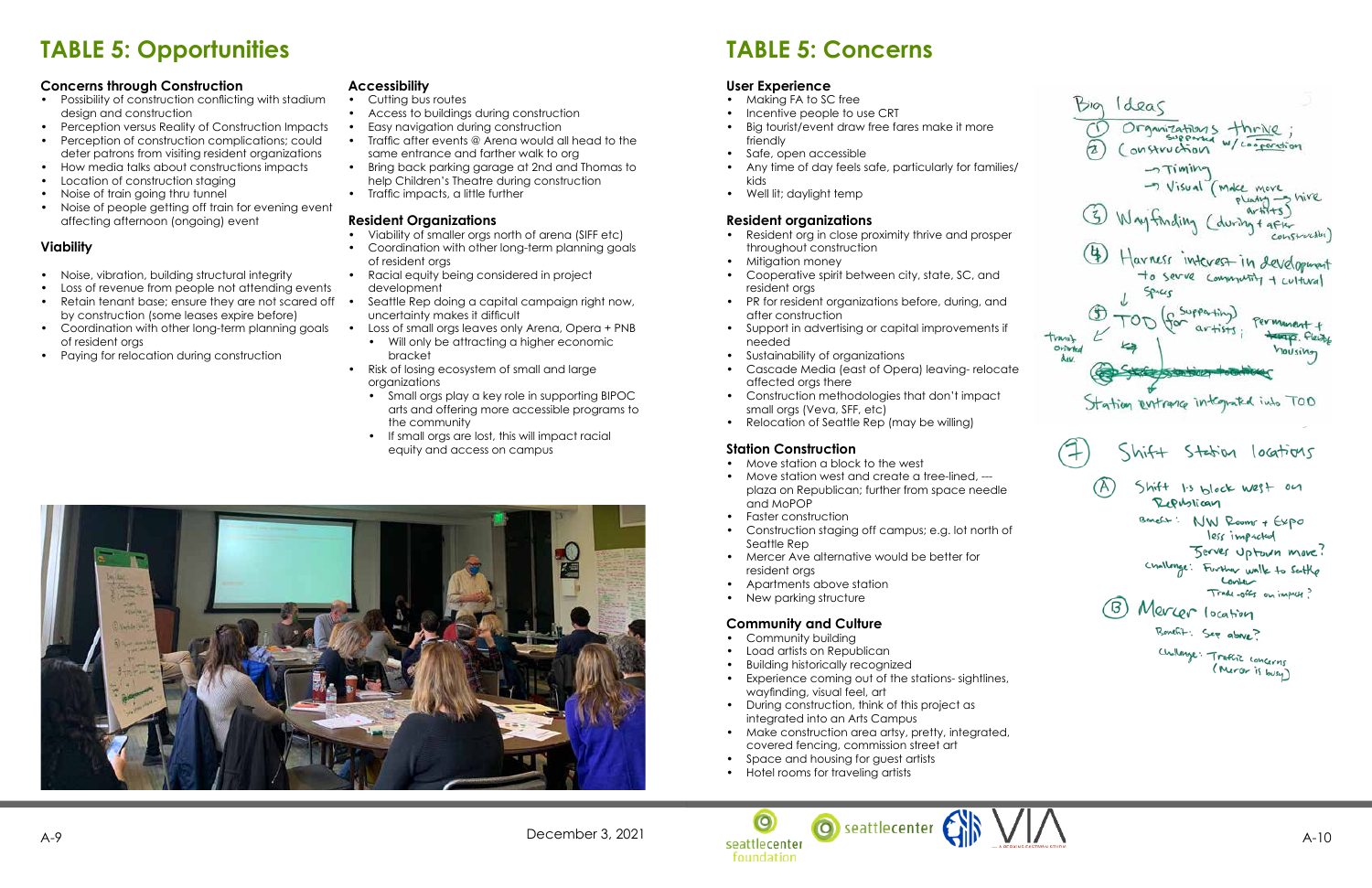



 $-1$ IT LIFAL VOLUMES LESS THAN EXPECTED - CONCERT/EVENT<br>REVIVOLE: HIGHER TRAFFIC -LESS FAMILAR USERS  $-$  CONCERT/EVENT ALOL HIGHER HIGHER LAMPUS KATION LUGTITI MERLER THEY CRAINS<br>THE CRAINS TELL STREET FORMAGIC HALDSCAPE BY REP.<br>TODA INPORTE + PERMAGIC FIELDSPACE THIS CRANTS Strex space  $TIMMS$ TIMING<br>CONCERNS: CONSTRUCTION FATIGUE **Primere** BALANGE SURGE OF RAIL USERS + ั≰ EVENT PATPONS L MITRATE IN ART ON (b EXIST OPENE TONS



# **TABLE 6: Opportunities**

### **Apply Prior Lessons Learned**

- Review and apply lessons learned from previous local infrastructure projects
- Mercer Street: good example of collaboration with resident organizations
- Arena: Subsidized marketing outreach for resident organizations during construction

### **Urban Design Improvements**

- Increase feeling of "safety" on August Wilson Way
- Maintain or enhance the pleasant campus entry at KEXP/La Marzocco Café off 1st Ave N
- Facilitate access and wayfinding to Monorail • Embrace and enhance the "feeling of openness"
- on Seattle Center campus
- Respect and enhance existing sightlines
- Redevelop the Warren Ave N campus entry off Mercer St

- Alleviate KEXP concerns regarding long term operation viability
- Required per ST Design Manual sect. 3.4.11 Noise/ Vibration, but appears missing in ADEIS

- Update Seattle Center masterplan to coordinate with light rail and other recent large projects
- Increase flow of patrons to Seattle Center
- Study Relocating KEXP







### **Headhouse location at Warren Ave N and Mercer St**

- Study location on Mercer at parking lot north of Expo Apartments
- Preferred headhouse location at August Wilson Way and 2nd Ave N is problematic

### **Sound Transit to present long term noise mitigation options**

- 
- Financial impacts on resident organizations
- Traffic volumes during festivals
- Mercer St. alignment option presents noise and vibration concerns for Opera/Ballet etc.
- Reduced space for oversize vehicle parking and event staging

## **Shift Station Box**

- Shift to west toward Uptown
- Shift to east as part of Memorial Stadium redevelopment

## **Additional Opportunities**

# **TABLE 6: Concerns**

### **August Wilson Way Functionality**

- Maintain circulation at August Wilson Way and 2nd Ave N intersection
- Heavy operations and maintenance use
- Direct transit rider surges/flow away from intersection
- Increase safety at August Wilson Way

### **Construction timeline/impacts**

- Noise and vibration during construction
- Construction fatigue from series of large infrastructure projects
- Exacerbate existing business hardships from pandemic
- Limited space for oversize vehicle parking

# **Long term operational challenges**<br>• Noise and vibration impact on NW rooms

### **Mitigate pedestrian surges**

- Control flow of rail users and event patrons
- Station entries to facilitate pre/post event pedestrian flow



# CONCERNS

 $\bigcirc$ 

- U CONSTRUCTION TIMELINE/IMPICAS **+MITIGROON**
- LONG TERM INPACT OF NOKET 3 VIERA-TIOJ
- TO UPORTE SEA CTR  $\ddot{\bm{3}}$ NEED MICTERPLAN
- HEAD HOUSE TO MERCER
- AVG WILSON + ZND INTOLEZY  $CIP$
- CONTAUL/MITIGATE FLOW/OVERFLOW
- (1) SKEETY @ AUG WIGON WAY

LUES TO ENSTING FACILITIES WHATKESP-VILBILITY BULLING COURTERLING LOSHIFT STATION BOX WEST? · T COUTROL UF SARGE CONCERN: IS WEST HEASHOUR

**IS MEE OPT** 

HEANING ON EA L'S BETTER FLOW CTRL

WHAT IS THAT MORE **MITIGATION?** 

MITIGATION?<br>ENABLE KEXP TO CONT.<br>TO OPERATE LONG TERRY

 $STQ$ 

BELODIE NICHOURS LANDMARK BECOME MRUOUR LAADMARK<br>LYDEMANDS GREATER ATTENTION TO NOISETVIB. OST TO PROVIDE SPECIALIZED RESPONSE

EA IMMETER DECIMBLES PA

WERE APPEARS MISSING FROM DEIL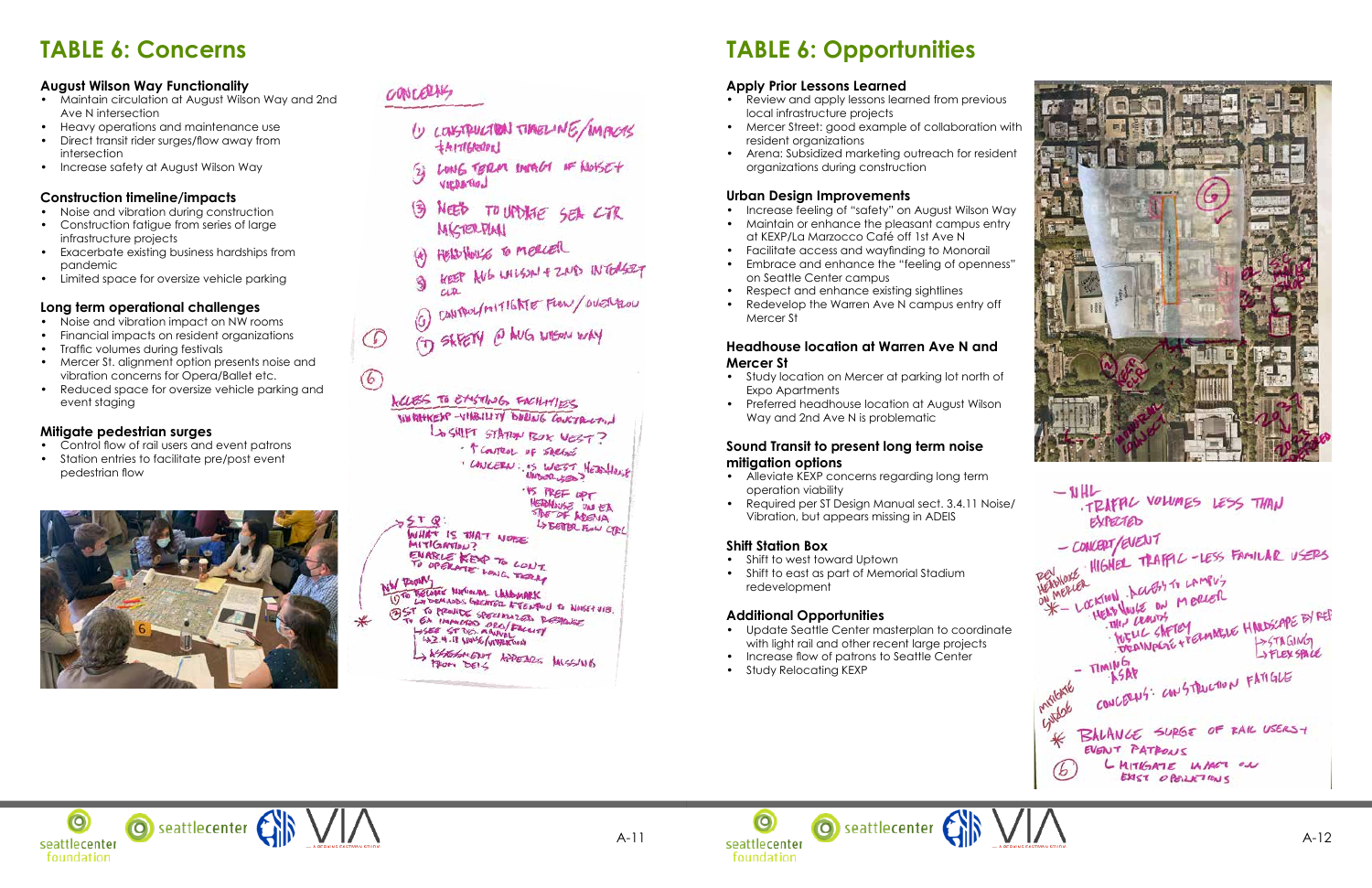# **TABLE 7: Opportunities**

### **Events**

- ST Station needs tail track for mitigating major ev • Trail track = proposed for Mercer alt, not Rep
- Post-event flexibility

### **Community and Culture**

- Expanding and supporting arts community / center
- Temporary relocation and long term future
- Placemaking / gathering space vision
- What is the future condition / vision for Seattle Comparent campus as a gathering place?

- Economic study to determine needs
- Consideration of mitigation trade offs
- Future proof Seattle Center
- Master vision for long term sustainability of Resident Organization
- Need mitigation for short term relocation due to construction
	- Potentially relocating permanently
- Improve NW Rooms

### **Resident Organizations**

### **Campus Planning**

- Resident Oras fearful of displacement / relocation
	- Create another arts center?
	- Do they come back? How?
- Financial failures due to loss of events
- Vibration impacts to sensitive receivers (needs to be included in mitigation)
	- KEXP relocation mitigation
- Vibration mitigation measures for life of trains running

- ST3 huge impact with long construction period
- 9 years of construction
	- Will resident orgs survive?
	- How to mitigate concerns?
- Construction having significant impact to existing campus
- Short term accessibility interruptions become long term perception of Center
- Retrofit / collaborate with CAP construction
- Impact on accessibility on 2nd Ave
- Construction staging
- Near term transportation / transit network<br>• Cut and cover construction displacement impacts
- 
- Use ST3 as a catalyst project for SC campus
- All technical space for businesses along Republican States
- Elimination of station on west side of campus
- Other transportation/ transit mitigation (monoraily car/gondala)
- Warren and Mercer intersection improvements for
- Long term: station head house on campus
- Potential monorail expansion
- Openness and connection to campus

# **TABLE 7: Concerns**

### **Resident Organizations**

### **Constuction Impact**

### **Neighborhood**

- Ensuring enough space for people (balance)
- 2nd Ave N and Republican access
- Headhouse off campus?
- Current design blocks the connections
- Want to use space (importance for resident organizations)
- How to protect art community?
- Station headhouse removes garden
- Closure of gardens / walkways
- Need updated master plan for Seattle Center campus • Maintenance and concerns about access for Sound Transit and Seattle Center operations



Table 7<br>Brooknt 1 Concerns: Sconstantin timeline + imports to resident Song term => visorition inputs to<br>sensitive receivers<br>less many resident age<br>less to be included in<br>a mitigation)<br>and mitigation Lyvisin + implement tim Doubled 2 placemating/ gathering space vision arts common ty /center<br>for mtigitin /rebation +<br>long-term sotice L 2: pesident ogs needs: to second study<br>by outgetin to leastly<br>and this is an opportunity fortify.  $43:$ Station head lease locition hystral aligrment /c/min station on most site of camps +<br>other tonoger tation fransit metyption<br>Commonil/stretor/goodsh)